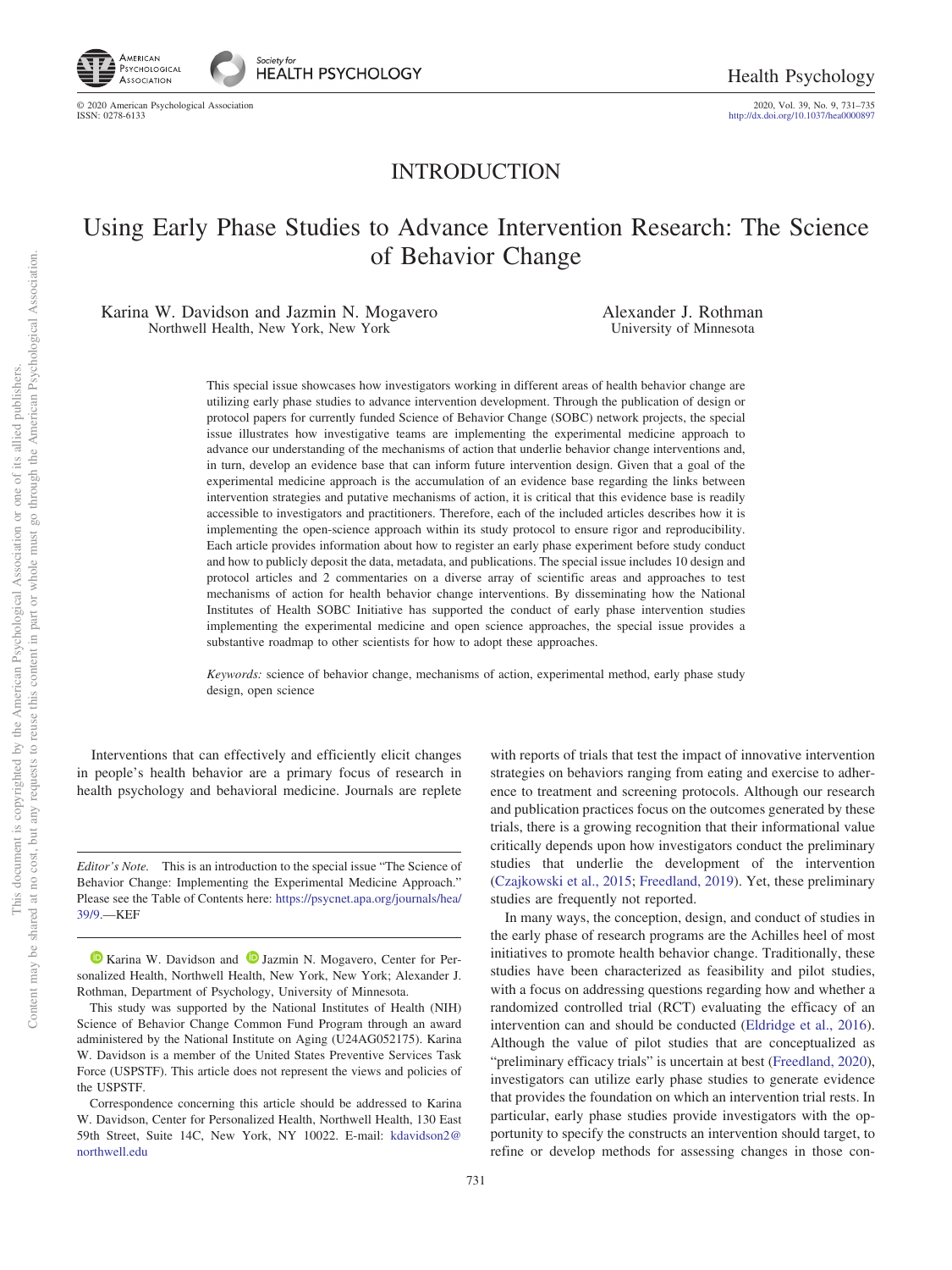structs, and to identify strategies that can be used to engage those constructs. Taken together, early phase studies can enable investigators to conduct mechanistic trials that test key assumptions regarding the mechanism of action that underlies a proposed intervention.

Yet, despite their evidentiary value, the availability of funding to support the design and conduct of early phase studies is limited. As a result, many investigators select to address only one or a subset of questions regarding an intervention's mechanism of action while leaving those that remain unanswered. Moreover, the lessons and insights that do emerge from the early phase of a research program are difficult to evaluate. Early phase mechanistic studies are not usually registered at the protocol stage, their results are frequently not published, and their data are not deposited in an open and transparent way. Consequently, it can be difficult to discern the quality of the foundation on which a proposed behavioral intervention rests. This limits our ability to (a) minimize the impact of early phase mechanistic studies that are poorly conceptualized, designed, and conducted and (b) maximize the impact of those that are well conceptualized, designed, and conducted and that support the research program they intend to advance. An evidence base that accounts for our collective successes and failures is essential; thus, we need intervention study protocol publications. These types of publications provide investigators with a structured opportunity to delineate the questions that are addressed in their early phase studies and offer a roadmap for the next steps in intervention development.

To highlight the important role that early phase intervention studies play in the development of behavioral interventions, the Science of Behavior Change (SOBC), funded by the National Institutes of Health, launched an initiative focused exclusively on funding early phase mechanistic studies for health behavior change research programs. This initiative was designed to not only emphasize the importance of conducting studies prior to proceeding with a test of the efficacy of a behavioral intervention in a randomized controlled trial, but also to prompt investigators to engage with the theoretical and methodological challenges that underlie rigorous early phase research. In particular, this initiative prioritized the investigation of the mechanisms of action that are hypothesized to underlie a health behavior intervention's effectiveness. To date, even when an initial intervention study returns some signal of behavior change efficacy, it is unknown if the mechanism of action was engaged as hypothesized and, in turn, was causally responsible for the resulting behavior change. Without this crucial scientific insight, small changes in the behavior change intervention across intervention development studies may cause the intervention to stop working without information about why. Moreover, even in the absence of these modifications, investigators may find that they are working with a set of intervention strategies that insufficiently—and perhaps inefficiently— engage the mechanism of action. To address this issue, the SOBC consortium requested that studies use the experimental method or add to an ongoing study that utilizes this approach and focus on generating evidence that links the proposed behavior change intervention to measured changes in the hypothesized mechanism of action.

What is the experimental method? As applied to health behavior change research, it involves mapping and testing the causal chain that delineates the manner in which a proposed intervention obtains a targeted outcome [\(Nielsen et al., 2018;](#page-4-2) [Sheeran, Klein, &](#page-4-3)

[Rothman, 2017\)](#page-4-3). To implement this approach, investigators specify the mechanism of action an intervention is hypothesized to engage; identify validated measures of that mechanism of action; test mechanism engagement by experimentally manipulating the intervention; and assess the degree to which the hypothesized mechanism was engaged and, in turn, the degree to which it affected change in the targeted behavior (see [Figure 1\)](#page-1-0). In most cases, investigators will need to formulate a program of research comprised of a series of studies that engage with the underlying chain of logic. Early phase studies of each of these links is vital for generating the evidence base that underlies the development of a mechanism-engaging intervention and that, in turn, increases the prior probability that a rigorous test of the full intervention will indicate it is effective.

Because advancing behavior change intervention development requires a rigorous evidence base that is transparent, open, and easily accessible, the SOBC consortium also required investigators to specify how they would engage with prevailing open science practices in the design and conduct of these studies. The prevalence of publication bias (also referred to as the "file drawer problem") in protocols and findings results in significant limits on the lessons that can be learned from these early phase mechanistic studies.

This special issue is designed to illustrate how 10 investigative teams, working across a diverse array of behavioral domains, are pursuing early phase work to generate an evidence base that will advance the development of behavior change interventions. In addition, the papers describe how different types of designs, protocols, and data types can be registered, deposited, and made available to ensure rigor and reproducibility. Two commentaries [\(Hekler & King, 2020;](#page-4-4) [West, 2020\)](#page-4-5) reflect on the processes used to conduct and communicate early phase research and delineate how efforts to optimize the impact of this work depends on the infrastructure and resources available to investigative teams.

Organized by the main objective (i.e., prevention or treatment) of the behavior change intervention being investigated, we provide a brief overview of each of these 10 initiatives.

### **Prevention**

Birk and colleagues test fear of recurrence as a mechanism of action to improve medication adherence behavior in patients with an



<span id="page-1-0"></span>*Figure 1.* The experimental method as applied to health behavior change research.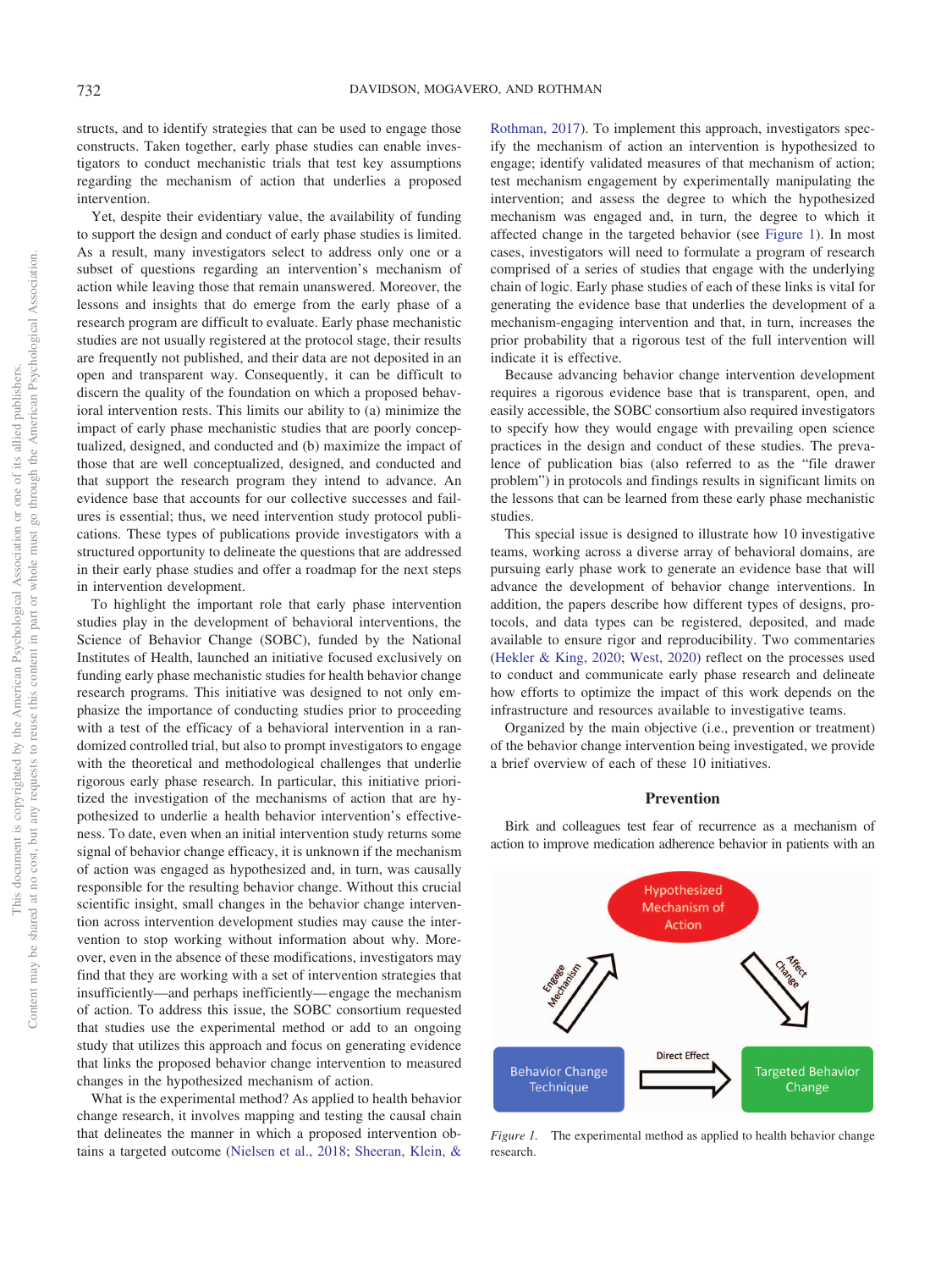acute coronary syndrome and who present to the Emergency Department [\(Birk et al., 2020\)](#page-3-2). By embedding this test within a double-blind, parallel-group randomized clinical trial, researchers can determine if electronic tablet-delivered, cognitive-bias-modification training intervention compared to a sham control improves fear of recurrence and consequently improves medication adherence. The authors preregistered their trial protocol at ClinicalTrials.gov (NCT03853213) and on the Open Science Framework (OSF; [https://osf.io/k7g8c/\)](https://osf.io/k7g8c/). All planned and exploratory analyses, protocol updates, and measures and the consent form can be found on their OSF page.

In the Halbert report, the rationale, design, and methods for a different type of early phase study protocol are described [\(Halbert](#page-4-6) [et al., 2020\)](#page-4-6). Given the failure to attain reach, recruitment, retention, and successful behavior change in African American women cancer survivors, the authors determined that acceptability, relevance, and appropriate choice of behavior and mechanism targets needed to be established first. This protocol describes the need to (a) characterize the type of stress reactivity among African American breast cancer survivors based on socioeconomic (e.g., financial toxicity), clinical, and social stressors experienced, (b) examine the impact of stress reactivity on temporal discounting (the hypothesized mechanism of action), and (c) determine the extent to which stress reactivity is associated with adherence to recommendations for cancer control behaviors and treatment. Among other activities, the authors will perform a laboratory-based study with the Trier Social Stress Test as the validated measure of stress reactivity to assess its effect on temporal discounting and cancer control behaviors. Their initial steps then will lead to the design of a stress or behavior change intervention that can target relevant stressors and behavior change outcomes for this important group of underserved and understudied patients. They have registered their study at ClinicalTrials.gov (NCT03881085) and will deposit data both there and on OSF once statistical analyses have been completed.

Mackiewicz Seghete and colleagues report on a protocol for a mechanistic study of Mindfulness Based Cognitive Therapy (MBCT) during pregnancy to ultimately prevent depression [\(Mackiewicz Seghete et al., 2020\)](#page-4-7). The hypothesized mechanisms of action include emotion regulation by patient report as well as secondary emotional arousal and reactivity assessed by MRI scans of whole-brain activation when participants (a) regulate emotional responding and (b) engage in cognitive control. This will be a two-arm randomized trial with MBCT compared to usual care to test its ability to engage the hypothesized mechanisms. The authors are providing protocol, statistical analyses, and amendments on ClinicalTrials.gov (NCT03809572) with prior approval of their funding partner, National Center for Complementary and Integrative Health. Given the sensitivity of some information to be obtained from the pregnant participants during behavior change, the authors also obtained a Certificate of Confidentiality from the National Institutes of Health.

Wilson and colleagues report on their protocol to assess the feasibility and effectiveness of the APPEAL intervention, which is designed to promote positive affect as a means to enhance HIV medication adherence [\(Wilson et al., 2020\)](#page-4-8). Individuals who have reported adherence difficulties will be randomly assigned to the APPEAL program or standard of care and changes in the mechanism of action (i.e., positive affect) will be assessed at follow-up. The study is registered at ClinicalTrials.gov (NCT04035759) and on OSF. De-identified data and supporting materials, including analytic code, will also be posted on OSF.

#### **Treatment**

Brewer and colleagues are examining the role that worry plays in sleep disturbance and insomnia [\(Brewer, Roy, Deluty, Liu, &](#page-3-3) [Hoge, 2020\)](#page-3-3). They describe the protocol for a mechanistic randomized controlled trial to test whether adding an app-based mindfulness training for anxiety to standard treatment will lead to enhanced changes in nonreactivity and worry and whether these changes, in turn, lead to improvements in sleep quality. The study is registered at ClinicalTrials.gov (NCT03684057) and results and study documents will be reported accordingly. Data and analysis code will be made available to qualified researchers by request.

Dong and colleagues are examining whether enhancing the communication and behavior change strategies parents use with their children can improve adolescent sleep behavior [\(Dong et al.,](#page-3-4) [2020\)](#page-3-4). Their protocol describes a single-arm or 'open' trial of the Parent Behavior Change Intervention (PBC-I), which is being added to a previously validated behavioral sleep intervention for adolescents. The PBC-I is hypothesized to promote parents' use of positive conversational strategies that, in turn, should lead to reduced parent-adolescent conflict and improved sleep outcomes. The study is registered at ClinicalTrials.gov (NCT03926221) and on OSF [\(https://osf.io/npm5g/\)](https://osf.io/npm5g/). De-identified data and supporting materials including analytic code will be posted on OSF and GitHub.

Leahey and colleagues report on a mechanistic randomized controlled trial to test whether training people to engage in episodic future thinking (EFT) will increase the tendency to engage in delayed discounting (DD) and, in turn, promote physical activity and weight-loss maintenance [\(Leahey et al., 2020\)](#page-4-9). Participants who lose at least 5% of their initial body weight during a weightloss program will be randomized to a weight-loss-maintenance (WLM) program that either does or does not include EFT training. Measures of the mechanism of action (DD) will be assessed at multiple points during the WLM program. The study is registered at ClinicalTrials.gov (NCT03824769) and results will be reported accordingly, but limits will be placed on the availability of data and analysis code.

McHugh and colleagues report on their protocol to assess the effectiveness of two intervention strategies— cognitive reappraisal and affect labeling—to reduce stress reactivity in response to a standardized stressor among adults who are diagnosed with opioiduse disorder and, in turn, determine whether the reduction in reactivity leads to better distress tolerance [\(McHugh, Nguyen,](#page-4-10) [Fitzmaurice, & Dillon, 2020\)](#page-4-10). The experimental design affords the opportunity to compare the effect of the two intervention strategies to a psychoeducational control condition, and the underlying mechanism of action will be assessed with both self-report and physiological indicators. The study is registered at ClinicalTrials- .gov (NCT03616379), and the principal investigator also maintains a page on OSF [\(https://osf.io/8ns7y/\)](https://osf.io/8ns7y/) describing all of the work in her lab. Because of the sensitive nature of the data collected, de-identified data will be made available in accordance with applicable regulations.

Otto and colleagues present a mechanistic randomized controlled trial protocol for engaging distress tolerance and working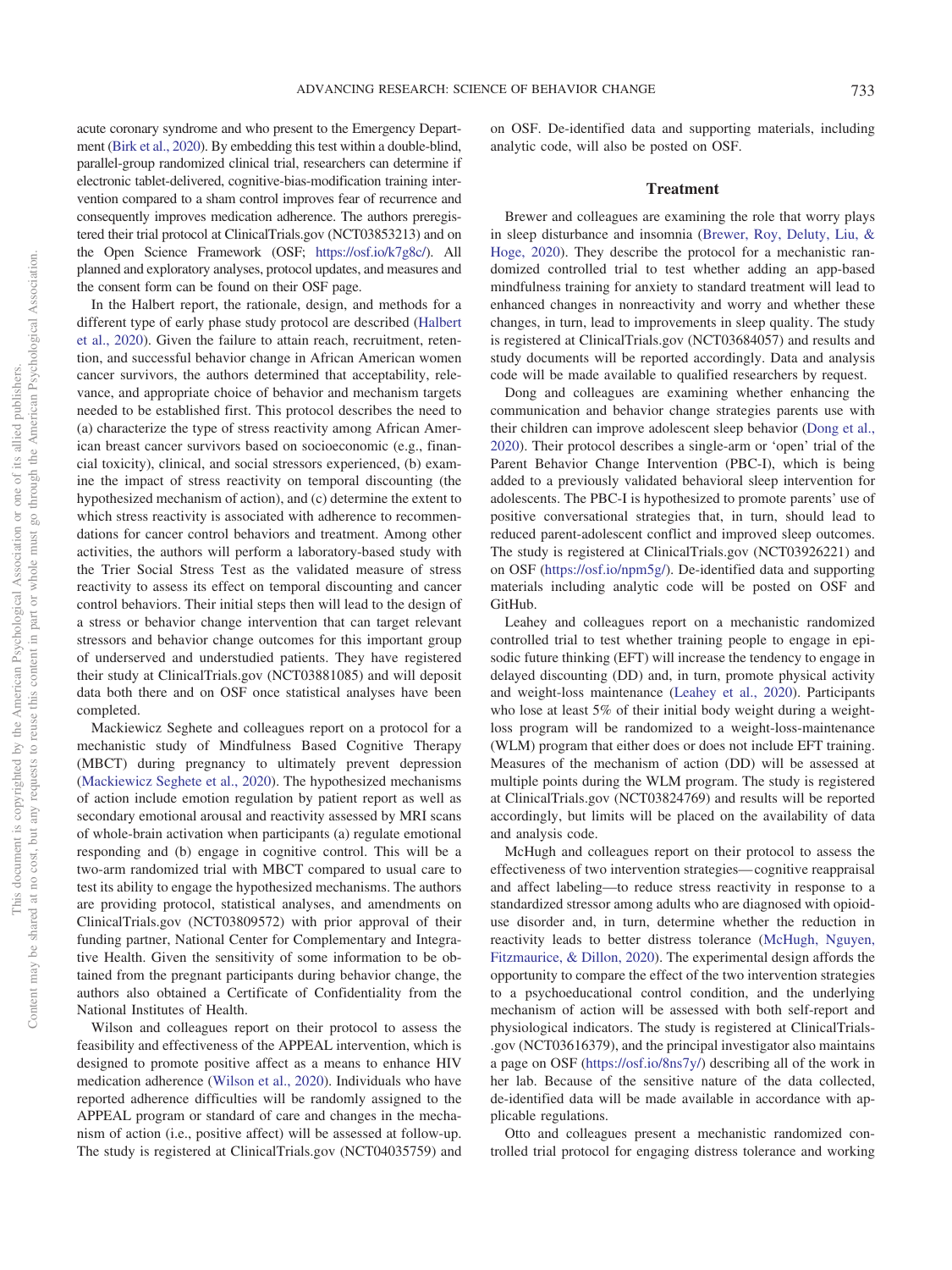This document is copyrighted by the American Psychological Association or one of its allied publishers. Content may be shared at no cost, but any requests to reuse this content in part or whole must go through the American Psychological Association.

This document is copyrighted by the American Psychological

Content may be shared at no cost, but any requests to reuse this content in

Association or

part or whole must go through the American Psychological Association. one of its allied publishers

memory (two putative mechanisms of action) to improve smoking relapse rates in smokers from lower socioeconomic living circumstances [\(Otto et al., 2020\)](#page-4-11). They test if the proposed mechanisms of action are improved during stressful nicotine-deprivation windows—when the mechanism would or would not aid in smoking cessation maintenance. They also combine mindfulness with interoceptive exposure as their behavior change intervention to better target their putative mechanisms of action. ClinicalTrials.gov (NCT03565497) and OSF registries were selected for data and measure deposit.

Scioli and colleagues report on a mechanistic randomized controlled trial that compares an exercise intervention to a wait-list symptom-monitoring condition with veterans with chronic low back pain and posttraumatic stress disorder (PTSD) [\(Scioli et al.,](#page-4-12) [2020\)](#page-4-12). This study aims to demonstrate the feasibility of procedures and elucidate mechanisms relevant to developing individually prescribed, motivationally based exercise regimens to reduce chronic pain, depression, and PTSD symptoms. By using the SOBC experimental medicine approach to investigate hypothesized relationships between exercise-training, neuropeptide Y system function, and neurocognitive testing of reward sensitivity and selfregulation, they will explore if mechanistic improvements result from increased exercise that, in turn, leads to better exercise maintenance and improved psychological function. The study is preregistered at ClinicalTrials.gov (NCT03644927) and on OSF [\(https://osf.io/epfmk/\)](https://osf.io/epfmk/). Final data sets underlying all publications and conference presentations resulting from this research will be shared in electronic format on OSF through a de-identified, anonymized dataset.

#### **Discussion**

The 10 protocol papers provide us with a window into the planning and preparatory work that these investigative teams are undertaking as they pursue answers to questions that can guide the implementation and testing of their behavioral intervention. In each case, the investigators have identified a mechanism or set of mechanisms of action that are hypothesized to underlie the intervention's effect on the targeted behavioral outcome. Furthermore, evidence that the intervention can experimentally manipulate the mechanism(s) and, secondarily, that changes in the mechanism(s) are associated with changes in the outcome are considered the primary criteria for moving forward with the proposed program of research. Although the protocols in these papers are well aligned with the framework set out by the SOBC, the opportunity to review them collectively revealed a number of issues that investigators must continue to grapple with as they design and conduct studies that advance intervention development.

First, early phase mechanistic studies such as the ones in this issue are designed to generate evidence that the proposed interventions lead to changes in specified mechanisms but little is said about the magnitude of change that needs to be observed. We recognize that identifying these criteria is challenging— especially when the theoretical models that underlie much of this work provide limited guidance— but explicitly specifying the behavioral outcomes associated with different magnitudes of change in the targeted mechanism will allow investigators to make informed decisions about whether to proceed from a successful mechanistic trial to a full test of the intervention. Moreover, the process of

setting these criteria will encourage investigators to think through the parameters that are most important. For example, should they prioritize the magnitude of change observed or the durability of the observed change over a period of time?

Second, investigators may want to articulate what research strategies they will consider if the early phase study fails to provide evidence to support proceeding to an efficacy trial. Approaches such as the Multiphase Optimization Strategy (MOST; [Collins, 2018\)](#page-3-5) may prove useful as it can assist investigators with experimentally specifying the essential components within an intervention. Moreover, it may encourage investigators to pursue competitive tests of strategies designed to engage the hypothesized mechanism of action. This may prove particularly valuable in domains where eliciting sufficient change in the mechanism can be challenging.

Third, engagement with open science practices through each phase of the research life cycle will ensure that the broader research community can benefit from all of the evidence that emerges from our research efforts. Moreover, the process of preregistering early phase mechanistic studies provides a structured framework through which to consider this evidence.

Given that, more often than not, studies in the early phase of a research program are not funded, published, praised, or monitored for transparency and availability, the fact that investigators incorporate them into their behavior change intervention research programs is somewhat surprising. This special issue is dedicated to disseminating new approaches to early phase intervention development. The field of behavior change will be transformed by the process of publishing the design and protocol prior to conduct, incorporating the testing of validated measures of mechanisms of action, committing to open science practices, and communicating how such early phase studies progress. These articles collectively show the way forward.

#### **References**

- <span id="page-3-2"></span>Birk, J. L., Cumella, R., Lopez-Veneros, D., Jurado, A., Romero, E. K., Lazarov, A., & Kronish, I. M. (2020). Intervening on fear after acute cardiac events: Rationale and design of the INFORM randomized clinical trial. *Health Psychology, 39,* 736 –744. [http://dx.doi.org/10.1037/](http://dx.doi.org/10.1037/hea0000853) [hea0000853](http://dx.doi.org/10.1037/hea0000853)
- <span id="page-3-3"></span>Brewer, J. A., Roy, A., Deluty, A., Liu, T., & Hoge, E. A. (2020). Can mindfulness mechanistically target worry to improve sleep disturbances? Theory and study protocol for app-based anxiety program. *Health Psychology, 39,* 776 –784. <http://dx.doi.org/10.1037/hea0000874>
- <span id="page-3-5"></span>Collins, L. (2018). *Optimization of behavioral, biobehavioral, and biomedical interventions: The Multiphase Optimization Strategy (MOST)*. Philadelphia, PA: Springer.
- <span id="page-3-0"></span>Czajkowski, S. M., Powell, L. H., Adler, N., Naar-King, S., Reynolds, K. D., Hunter, C. M., ... Charlson, M. E. (2015). From ideas to efficacy: The ORBIT model for developing behavioral treatments for chronic diseases. *Health Psychology, 34,* 971–982. [http://dx.doi.org/10.1037/](http://dx.doi.org/10.1037/hea0000161) [hea0000161](http://dx.doi.org/10.1037/hea0000161)
- <span id="page-3-4"></span>Dong, L., Fine, E. R., Michie, S., Zhou, Q., Mullin, A. C., Alvarado-Martinez, C. G.,... Tran, M. (2020). Open trial of the Parent Behavior Change Intervention (PBC-I): Study protocol. *Health Psychology, 39,* 785–795. <http://dx.doi.org/10.1037/hea0000873>
- <span id="page-3-1"></span>Eldridge, S. M., Lancaster, G. A., Campbell, M. J., Thabane, L., Hopewell, S., Coleman, C. L., & Bond, C. M. (2016). Defining Feasibility and Pilot Studies in Preparation for Randomised Controlled Trials: Development